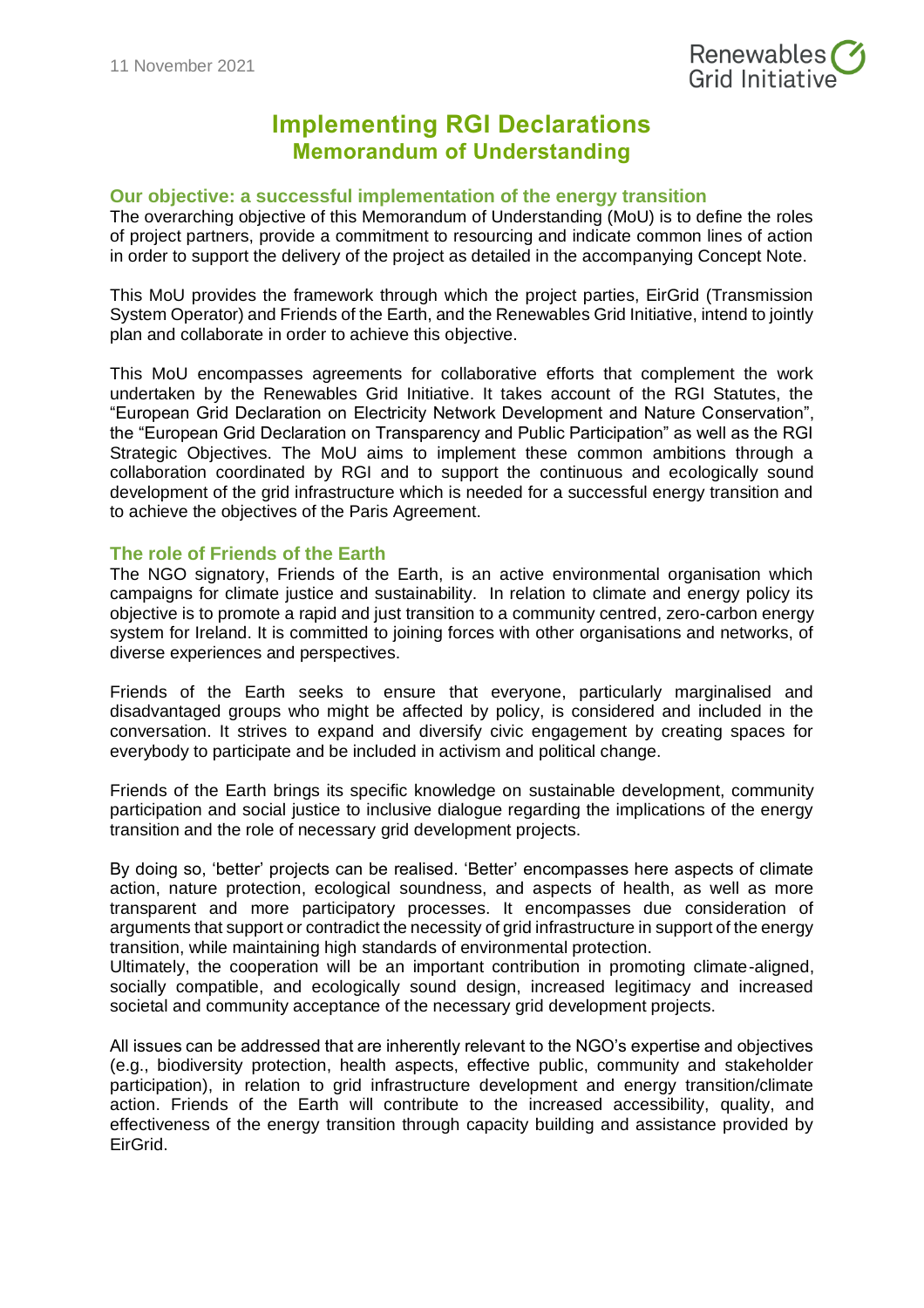

Friends of the Earth's contribution to the project will directly support their primary organisational goals. This MoU therefore explicitly does not limit Friends of the Earth in expressing critical opinions or in producing position statements regarding planning, implementation, or legal proceedings in relation to current or planned grid development projects of the TSO

# **The role of EirGrid**

EirGrid operates and develops the electricity transmission grid in Ireland. This includes interconnection with neighbouring grids and the wholesale electricity market. The grid brings power from generators to the ESB distribution network that supplies every home, farm and business in Ireland. The grid is also used to deliver power directly to businesses that use large amounts of electricity. EirGrid ensures electricity is always available – today, tomorrow and for decades to come.

Following a review of their approach to public engagement, EirGrid has produced a new Public Engagement Strategy for a Cleaner Energy Future.

New infrastructure projects often lead to robust and emotive debates. There can be significant delays when communities feel they aren't being heard. Communities expect more persuasive and compelling reasons for disruptive change. They also expect to have meaningful ways to participate in a decision-making process. In response, EirGrid is determined to better reflect and include the views of communities when planning new grid infrastructure. EirGrid believes that landowner and community support are key to the successful transition to clean forms of energy – and ultimately to support the fight against climate change.

EirGrid's aim is to develop a cohesive approach to Public Engagement that reflects and is framed by the energy transition – and by the urgent context of climate action. They do not expect to always be able to deliver the specific technical solution that the public want. Where they can't, they will ensure that they explain why. EirGrid always pursues an approach of continuous improvement in everything they do. They aim to build trust by clearly detailing their goals and limitations – and they then seek to reach an agreed response.

Recognising the value of creating a dialogue with the wider society, and in line with other partnerships and initiatives, EirGrid intends to engage a broad range of stakeholders in indepth, meaningful discussions about the future and the role of the grid.

## **The role of the Renewables Grid Initiative**

RGI is a unique collaboration of NGOs and TSOs from across Europe engaging in an 'energy transition ecosystem-of-actors'. RGI promotes fair, transparent, sustainable grid development to enable the growth of renewables to achieve full decarbonisation in line with the Paris Agreement. As part of its strategy, RGI initiates innovative approaches to enable a sensitive grid development. This includes that RGI actively instigates and facilitates cooperation between TSOs and NGOs to jointly work on better processes at local, regional and national level.

The Renewables Grid Initiative will undertake a far-reaching role in the practical implementation of the MoU. RGI will liaise between partners and act as the facilitator and mediator between EirGrid and Friends of the Earth, thus ensuring a constructive and respectful exchange. RGI will also contribute to further detailing out the project concept throughout the project and take a lead on logistical and contractual aspects of the project. Given RGI's experience in leading similar projects in other national contexts (Germany and Italy), RGI will secure the exchange with colleagues from other projects where relevant, as well as itself acting as a general sparring partner for both parties. Furthermore, RGI will secure dissemination of project results with a European audience where appropriate. Independent of this, Friends of the Earth has the right to use and publish intermediate and final results at their own discretion.